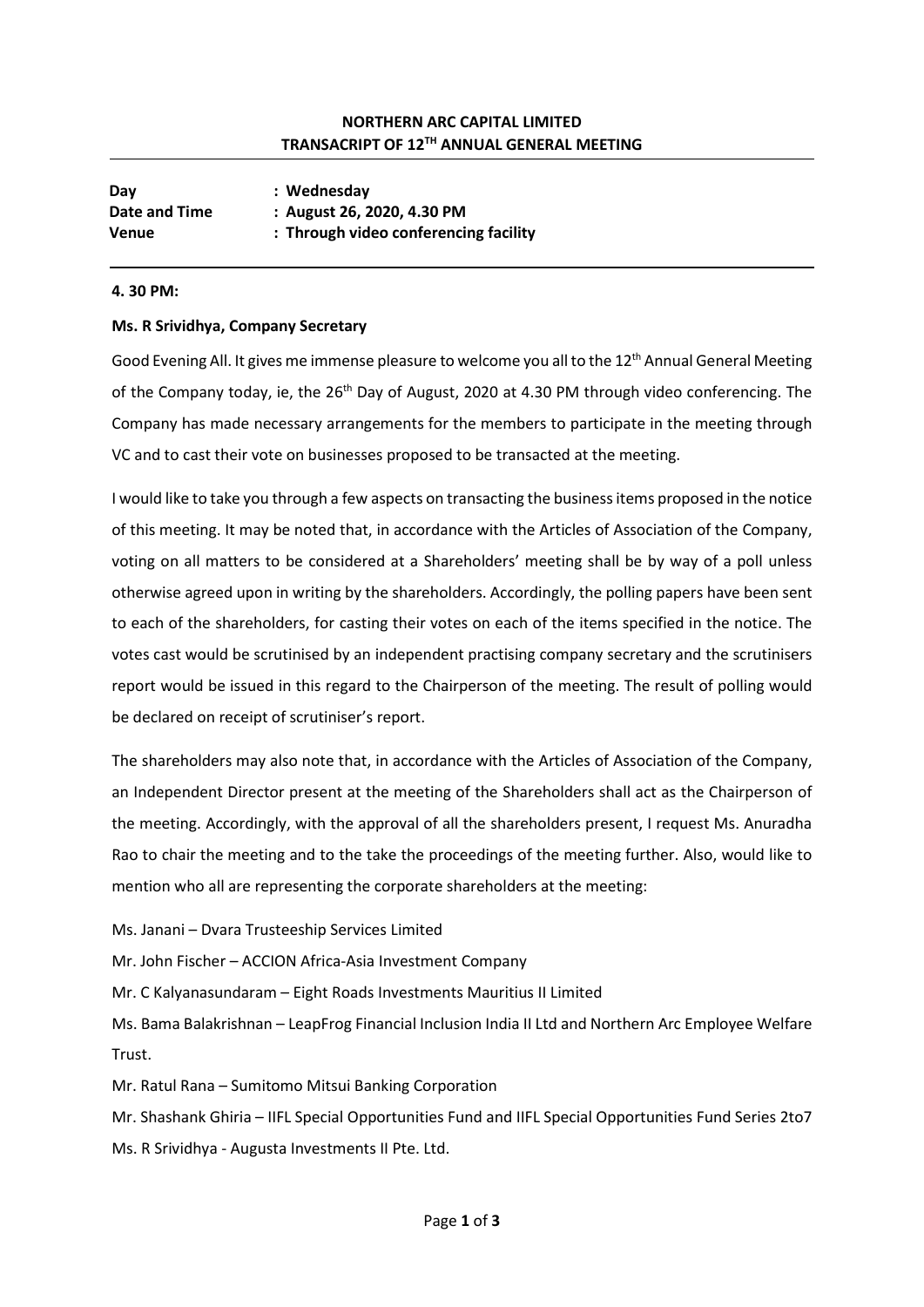Naveen Raj – Representing the Statutory Auditors.

All the shareholders are present, and we have the requisite quorum for the meeting. Now over to Ms. Anuradha Rao.

#### Ms. Anuradha Rao, Chairperson of the Meeting

Dear Shareholders,

I call the meeting to order. On behalf of myself and my colleagues on the Board, I extend to you all a warm welcome to the 12<sup>th</sup> Annual General Meeting of Northern Arc Capital Limited. I also welcome all the directors and the members of senior management of our company participating in the meeting.

The Shareholders may note that the Chairperson of the Audit Committee i.e. myself and the Chairman of Nomination and Remuneration Committee Mr. Rajiv Lochan are participating in this meeting as per the requirements of Companies Act, 2013. I also wish to inform the shareholders that, the representative of Statutory Auditors BSR & Co, Chartered Accountants Mr. Naveen Raj is also attending the meeting through video conferencing. The requisite quorum for the meeting is also present.

In view of the outbreak of COVID 19 pandemic and the social distancing norms to be followed, the Ministry of Corporate Affairs had issued circulars for enabling the holding the AGM through video conferencing or other audio-visual means, without the presence of members at a common venue. This AGM is held accordingly.

In accordance with these circulars, the Notice of AGM along with financial statements and Board's Report were sent through email to the shareholders on 20<sup>th</sup> August 2020. The shareholders may note that, the consent of members for calling and conveying AGM at shorter notice have been received in accordance with the requirements of Section 101 of the Companies Act, 2013.

With the permission of the shareholders, I take the Notice of 12<sup>th</sup> AGM of the Company as read.

As the audit report does not contain any qualifications observations or comments on financial transactions or matters, which have any adverse effect on the functioning of the company, the same need not be read at the AGM in accordance with Section 145 of the Companies Act, 2013. Further, since there are no adverse remarks in the report of the secretarial auditors, the Secretarial Audit Report also need not be read at the AGM.

The shareholders are also requested to note that in accordance with the requirements of Section 113 of the Companies Act, 2013 , the company has received the necessary authorisation for representing the non-individual shareholders at the AGM.